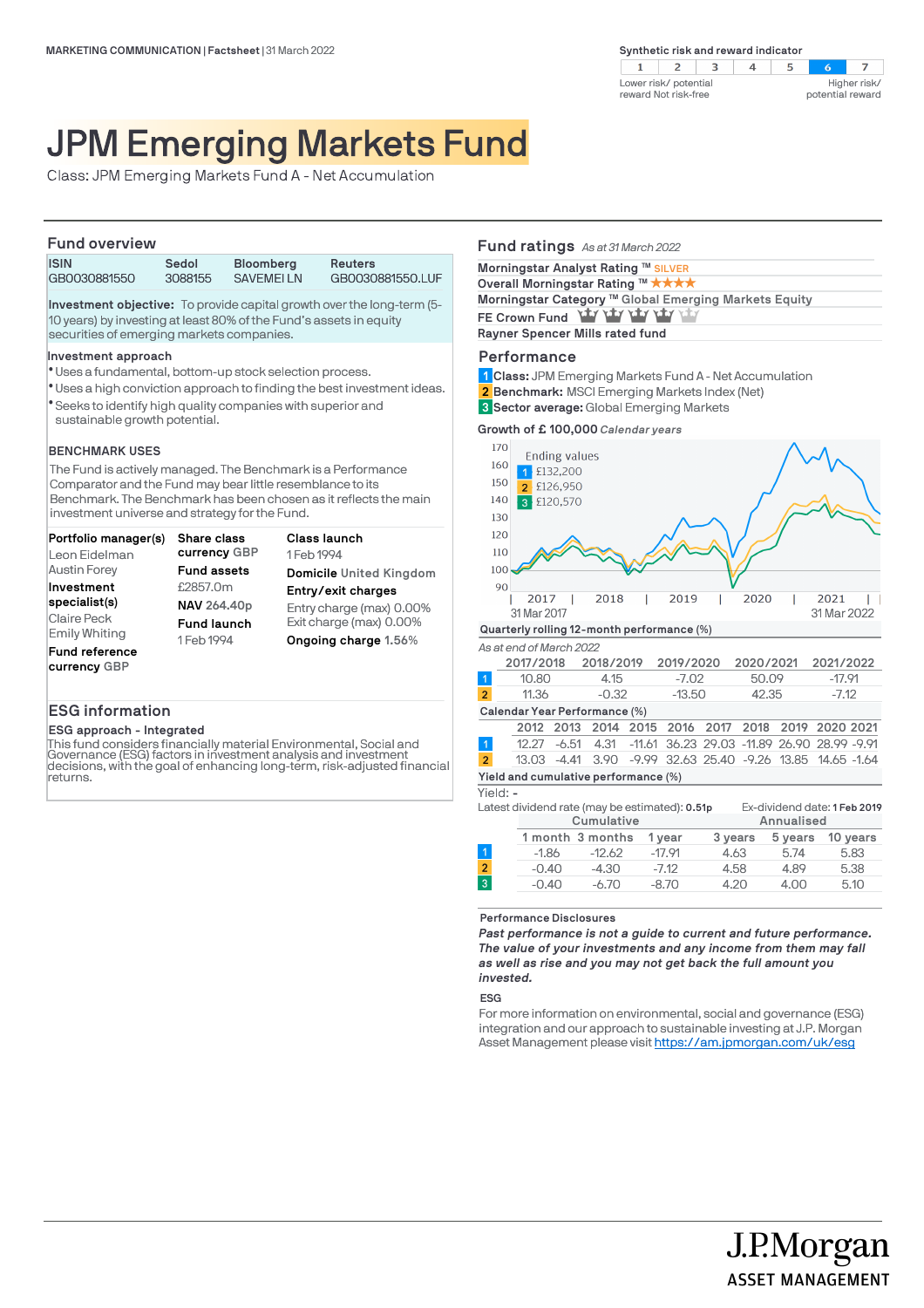# **Portfolio analysis**

| Measurement               | 3 years | 5 years |
|---------------------------|---------|---------|
| Correlation               | 0.91    | 0.92    |
| Alpha (%)                 | 0.06    | 0.81    |
| Beta                      | 1.11    | 1.10    |
| Annualised volatility (%) | 16.89   | 15.46   |
| Sharpe ratio              | 0.34    | 0.42    |
| Tracking error (%)        | 7.30    | 6.33    |
| Information ratio         | 0.07    | 0.18    |

# **Holdings**

| Top 10                           | Sector                        | % of assets |
|----------------------------------|-------------------------------|-------------|
| <b>Taiwan Semiconductor</b>      | Information Technology        | 8.3         |
| Samsung Electronics              | Information Technology        | 6.1         |
| Tencent                          | Communication<br>Services     | 4.1         |
| <b>HDFC Bank</b>                 | Financials                    | 3.4         |
| <b>HDFC</b>                      | Financials                    | 3.3         |
| MercadoLibre                     | <b>Consumer Discretionary</b> | 3.3         |
| AIA                              | Financials                    | 2.9         |
| Reliance Industries              | Energy                        | 2.9         |
| JD.com                           | <b>Consumer Discretionary</b> | 2.7         |
| <b>Tata Consultancy Services</b> | Information Technology        | 2.6         |

# **Market cap (%) (USD)**



| Regions (%)    |      | Compared to benchmark |
|----------------|------|-----------------------|
| China          | 34.3 | $+4.3$                |
| India          | 20.4 | $+7.3$                |
| Taiwan         | 12.5 | $-3.6$                |
| South Korea    | 7.7  | $-4.9$                |
| Indonesia      | 3.7  | $+2.0$                |
| Mexico         | 3.4  | $+1.1$                |
| Argentina      | 3.3  | $+3.3$                |
| <b>Brazil</b>  | 3.0  | $-2.8$                |
| South Africa   | 1.6  | $-2.5$                |
| <b>Belarus</b> | 1.5  | $+1.5$                |
| Others         | 4.4  | $-9.9$                |
| Cash           | 4.2  | $+4.2$                |

| Sectors (%)                   |      | Compared to benchmark |
|-------------------------------|------|-----------------------|
| Information Technology        | 27.3 | $+5.8$                |
| Financials                    | 23.9 | $+1.8$                |
| <b>Consumer Discretionary</b> | 13.6 | $+1.3$                |
| <b>Consumer Staples</b>       | 9.0  | $+3.2$                |
| <b>Communication Services</b> | 7.2  | $-2.9$                |
| <b>Health Care</b>            | 4.6  | $+0.7$                |
| <b>Materials</b>              | 3.5  | $-5.9$                |
| Industrials                   | 3.5  | $-1.9$                |
| Energy                        | 2.9  | $-1.9$                |
| <b>Real Estate</b>            | 0.3  | $-1.8$                |
| Utilities                     | 0.0  | $-2.6$                |
| Cash                          | 4.2  | $+4.2$                |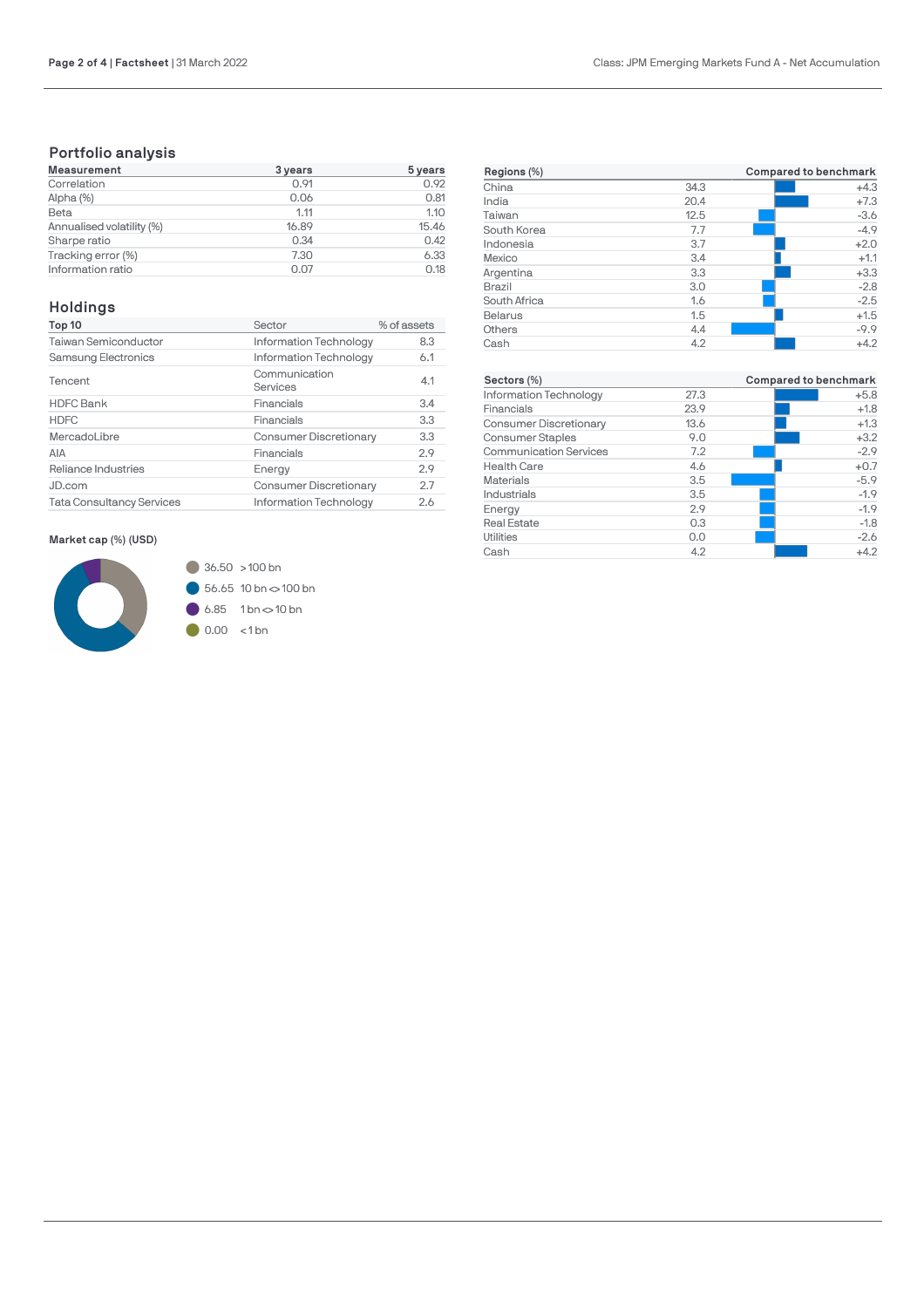# **Key risks**

The Fund is subject to **Investment risks** and **Other associated risks** from the techniques and securities it uses to seek to achieve its objective. The table on the right explains how these risks relate to each other and the **Outcomes to the Shareholder** that could affect an investment in the Fund. Investors should also read [Risk Descriptions](https://am.jpmorgan.com/gb/en/asset-management/adv/products/fund-explorer/oeics) in the Prospectus for a full description of each risk.

**Investment risks** *Risks from the Fund´s techniques and securities.*

| <b>Techniques</b><br>Hedging | <b>Securities</b><br>China<br>Emerging markets | Equities<br>Smaller companies |
|------------------------------|------------------------------------------------|-------------------------------|
|                              |                                                |                               |

**Other associated risks** *Further risks the Fund is exposed to from its use of the techniques and securities above.*

Currency Liquidity Market

▼ **Outcomes to the Shareholder** *Potential impact of the risks above*

| Loss                | <b>Volatility</b>   | Failure to meet the |
|---------------------|---------------------|---------------------|
| Shareholders        | Shares of the       | Fund's objective.   |
| could lose some or  | Fund will fluctuate |                     |
| all of their money. | in value.           |                     |

### **General Disclosures**

**Before investing, obtain and review the current Prospectus, Key Investor Information Document (KIID) and the Key Features Document/Terms & Conditions for this fund which are available in English from JPMorgan Asset Management (UK) Limited or at [https://am.jpmorgan.com](https://am.jpmorgan.com/).** 

This material should not be considered as advice or an investment recommendation. Fund holdings and performance are likely to have changed since the report date. No provider of information presented here, including index and ratings information, is liable for damages or losses of any type arising from use of their information. No warranty of accuracy is given and no liability in respect of any error or omission is accepted.

To the extent permitted by applicable law, we may record telephone calls and monitor electronic communications to comply with our legal and regulatory obligations and internal policies. Personal data will be collected, stored and processed by J.P. Morgan Asset Management in accordance with our EMEA Privacy Policy [www.jpmorgan.com/emea-privacy-policy](https://www.jpmorgan.com/emea-privacy-policy)

For additional information on the fund's target market please refer to the Prospectus.

**Synthetic risk and reward indicator** Based on share class volatility for the past 5 years. See Key Investor Information Document (KIID) for details.

### **Performance information**

Source: J.P.Morgan Asset Management. Share class performance shown is based on the quoted price of the share class, assumes any net income was reinvested, and includes ongoing charges but not any entry or exit fees.

Indices do not include fees or operating expenses and you cannot invest in them.

The Yield reflects net distributions declared over the past 12 months as a percentage of the quoted price at the date shown. It does not include the Entry charge and investors may be subject to tax on their distributions. Where a portion of the fund's expenses are charged to capital this has the effect of increasing the distribution for the year and constraining the fund's capital performance to an equivalent extent.

### **Information Sources**

Fund information, including performance calculations and other data, is provided by J.P. Morgan Asset Management (the marketing

name for the asset management businesses of JPMorgan Chase & Co and its affiliates worldwide).

**All data is as at the document date unless indicated otherwise.** © 2022 Morningstar. All Rights Reserved. The information contained herein: (1) is proprietary to Morningstar; (2) may not be copied or distributed; and (3) is not warranted to be accurate, complete or timely. Neither Morningstar nor its content providers are responsible for any damages or losses arising from any use of this information.

Benchmark Source: MSCI. Neither MSCI nor any other party involved in or related to compiling, computing or creating the MSCI data makes any express or implied warranties or representations with respect to such data (or the results to be obtained by the use thereof), and all such parties hereby expressly disclaim all warranties of originality, accuracy, completeness, merchantability or fitness for a particular purpose with respect to any of such data. Without limiting any of the foregoing, in no event shall MSCI, any of its affiliates or any third party involved, in or related to compiling, computing, or creating the data have any liability for any direct, indirect, special, punitive, consequential or any other damages (including lost profits) even if notified of the possibility of such damages. No further distribution or dissemination of the MSCI data is permitted without MSCI's express written consent.

### **Issuer**

JPMorgan Asset Management (UK) Limited Registered address: 25 Bank Street, Canary Wharf, London E14 5JP, United Kingdom. Authorised and regulated by the Financial Conduct Authority. Registered in England No. 01161446.

### **Definitions**

**NAV** Net Asset Value of a fund's assets less its liabilities per Share. **Quoted Price** The single price at which all client orders are executed.

**Morningstar Analyst Rating ™** Morningstar's forward looking fund rating.

**Overall Morningstar Rating ™** assessment of a fund's past performance, based on both return and risk and shows how similar investments compare with their competitors. Investment decisions should not be based on a high rating alone.

**FE Crown rating** are quantitative ratings ranging from one to five designed to help investors identify funds which have displayed superior performance in terms of stockpicking, consistency and risk control.

FE Crown Fund Ratings are however purely quantitative and backward looking, and, as such, cannot offer any certainty about the future.

FE Trustnet crown rating as at 31 March 2022.

**Rayner Spencer Mills rated fund** rating as at 31 March 2022.

Uses both a qualitative and quantitative assessment of the funds. The fund is simply rated or not.

**Correlation** measures the relationship between the movement of the fund and its benchmark. A correlation of 1.00 indicates that the fund perfectly matched its benchmark.

**Alpha (%)** a measure of excess return generated by a manager compared to the benchmark. An alpha of 1.00 indicates that a fund has outperformed its benchmark by 1%.

**Beta** a measure of a fund's sensitivity to market movements (as represented by the fund's benchmark). A beta of 1.10 suggests the fund could perform 10% better than the benchmark in up markets and 10% worse in down markets, assuming all other factors remain constant.

**Annualised volatility (%)** an absolute measure of volatility and measures the extent to which returns vary up and down over a given period. High volatility means that the returns have been more variable over time. The measure is expressed as an annualised value. **Sharpe ratio** measures the performance of an investment adjusting for the amount of risk taken (compared a risk-free investment). The higher the Sharpe ratio the better the returns compared to the risk taken.

**Tracking error (%)** measures how much a fund's returns deviate from those of the benchmark. The lower the number the closer the fund's historic performance has followed its benchmark. **Information ratio** (IR) measures if a manager is outperforming or